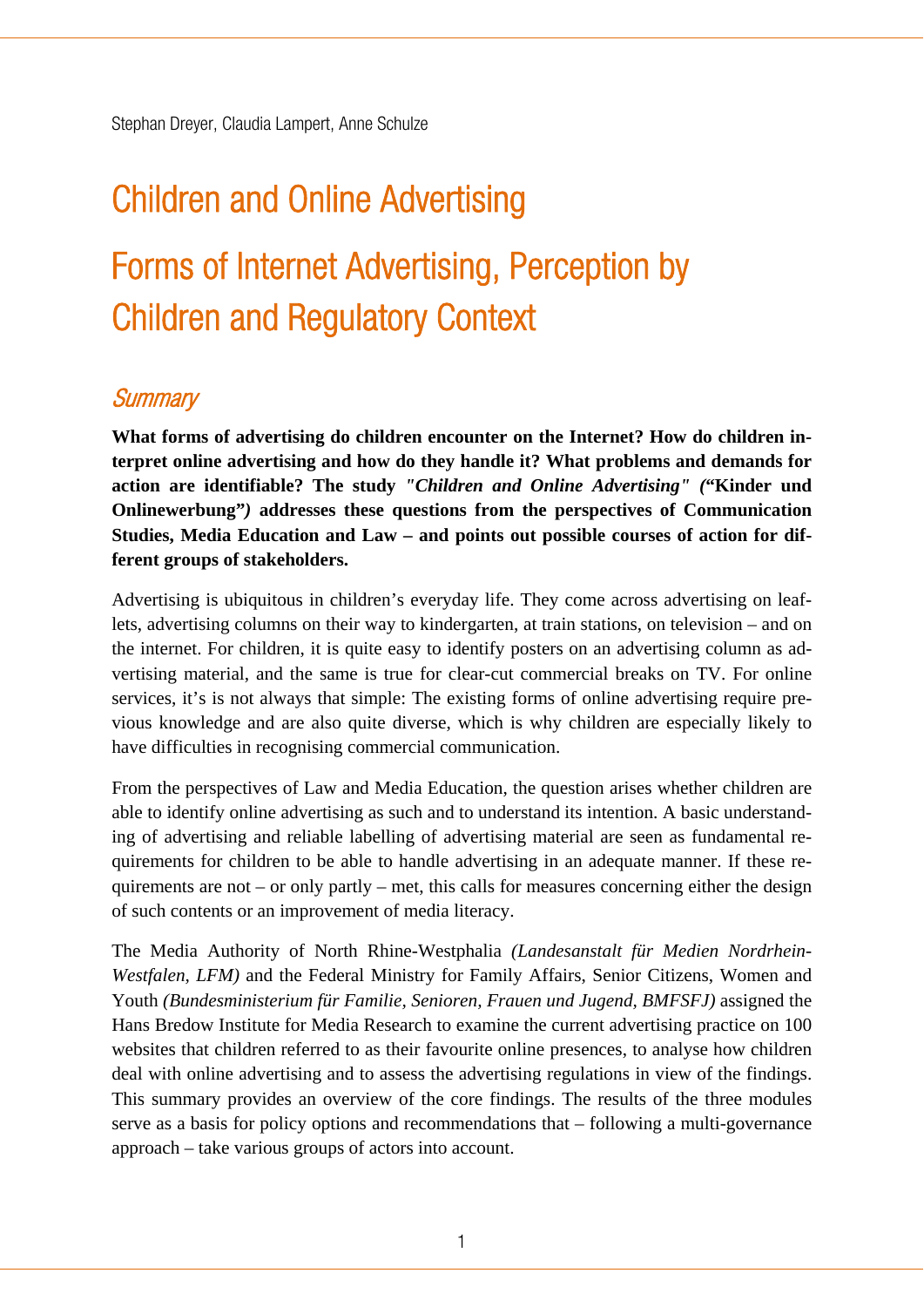### Online advertising is ubiquitous

The analysis focused primarily on forms of commercial advertising that can unmistakably be identified as such by a label or specific features of design ("clear-cut advertising segments"). In order to also include contents that children could interpret as (supposed) forms of advertising, the coding procedure also featured the category "other segments".

The results of the analysis showed the following:

50 of the 100 considered websites' front pages contained advertisements; 191 clear-cut advertising segments were found in total. Considering only those offers that featured at least one clear-cut advertising segment, the average amount is  $3.8$  segments per page  $-5$  segments on websites for youths and 2.9 segments on websites specifically aimed at children.

A deeper analysis of the Top-50 website front-pages and four sub-pages each revealed that – in general – there are **only few differences regarding the forms of advertising** on online offers for different age groups: regardless of the specific target groups, typical advertising segments are banners in various sizes, consisting of a combination of an image and text,

sometimes animated. More rarely, cinematic forms of advertising could be found, usually as introductions to movies or games. Also, the ratio of labelled to unlabelled advertising segments is similar for all product groups: about two-thirds of the ads are labelled, about one third is not. However, there are differences concerning the various terms used to identify advertising. Many of the offers that are

The various forms of advertising on children's websites hardly differ from those on websites for all age groups.

aimed at all ages groups are labelled with e.g. "Ad", "-W-" (for "Werbung", meaning "advertisement", "Werbespot" ("advertising spot") or "promotion", while pages that are primarily aimed at children use the words "Werbespot" or "Anzeige" ("commercial ad") almost exclusively.

Most commonly, online advertising addresses consumers directly and in a prompting manner: 52 percent of the advertising segments use formulations that are directly addressed the user.

Here, the imperatives don't encourage the user to buy certain products, but to interact with the advertising segment by clicking on a link (e.g. "click here!", "learn more!" or "Got a moment to check out our offer?").

It is common practice for providers of online advertising to address children directly.

Unlike traditional forms of advertising, online advertising features a backward channel. Cookies that are saved to a user's computer offer a possibility for profiling. Depending on their market power service providers can draw on special monitoring tools to track individual browsing sessions almost completely.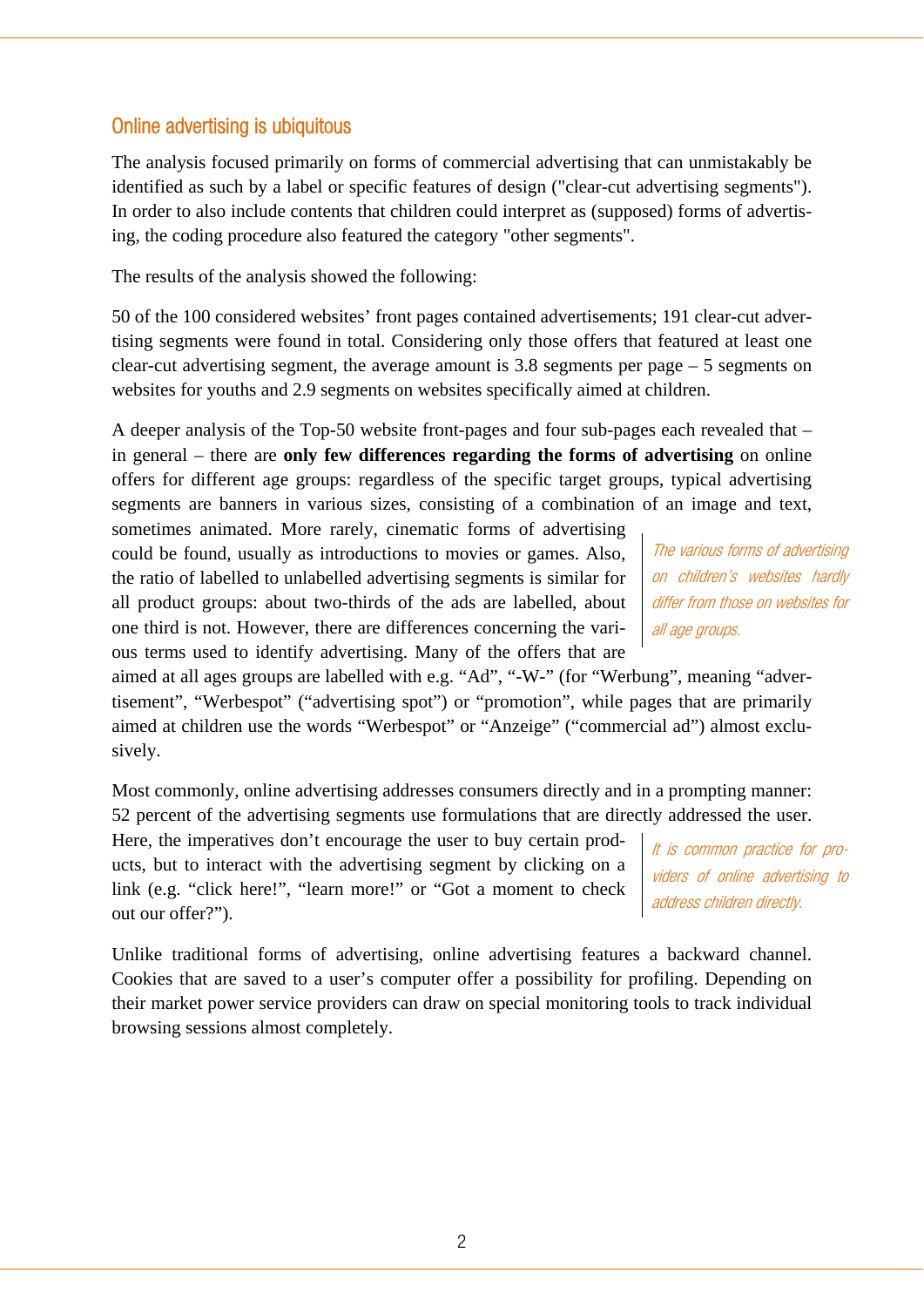In this context, the analysis of the offers also included an analysis of the **profiling-tools**, for

example by investigating how many cookies were placed on a user's computer – and which providers they belonged to. This showed that almost all of the Top-50 websites included cookies by (mostly several) advertising-related providers. One of the offers even reached a total number of 82 so-called "third party cookies".

Technologies for tracking and profiling users are omnipresent.

#### Advertising law as a cross-sectoral matter

Generally, advertising is **a heavily regulated field**: key legal requirements for advertising communication are to be found in competition law, media/broadcasting laws and youth protection law – and there are many sector-specific regulations in special laws. Secondary to the legal requirements, stately media authorities set media guidelines that also include requirements for advertising. Advertising in general is also an area in which the industry's selfregulation has adopted variety of guidelines and codes of conduct that exceed the legal requirements, supervised by the German advertising council *Deutscher Werberat*.

The legal analysis serves to describe the specifications and requirements of the diverse framework and to outline the central prohibitions and obligations of the different legal norms, including disclosure and labelling duties, distinguishability requirements as well as rules to inhibit attempts to deceive or take advantage of children or to confront them with straightforward exhortations to purchase. The relevant laws contain several indefinite legal terms that need to be substantiated by individual cases, drawing on the areas of application of law and

case law. Due to the fact that advertising law is based on different criteria to assess which forms of advertising are suitable for which target groups, the authorities and courts are confronted with complex provisions to identify, select and implement certain standards. If problems arise, this is mostly not so much due to the existing legal

Advertising Law is a patchwork of many provisions within a vast array of legal sectors.

requirements, but a consequence of the fact that case law tends to focus more on individual decisions concerning child-related forms of advertising than on systematic or coherent standards.

The legal analysis also shows that the existing laws can not yet live up to the hybridization of services and offerings on the Internet and the differentiation between advertising and content:

Advertising is becoming more and more independent from its surrounding, with a tendency of focusing more on the users' individual interests. (Example: If I am a customer of a shoe-mailorder or an online travel agent – or if I previously visited their websites – the chances are good that I might also be shown according advertisements later on, regardless of the actual content) Advertising law must therefore be able to consider new types of actors systematical-

The regulatory framework is becoming less and less suitable to govern the dynamics of the advertising market and the various advertising actors.

ly, e.g. advertising networks that provide advertising content or providers that pre-select advertisements. Furthermore, the existing advertising laws still follow the traditional dichotomy of content and advertising, while many internet presences can either be seen as entirely com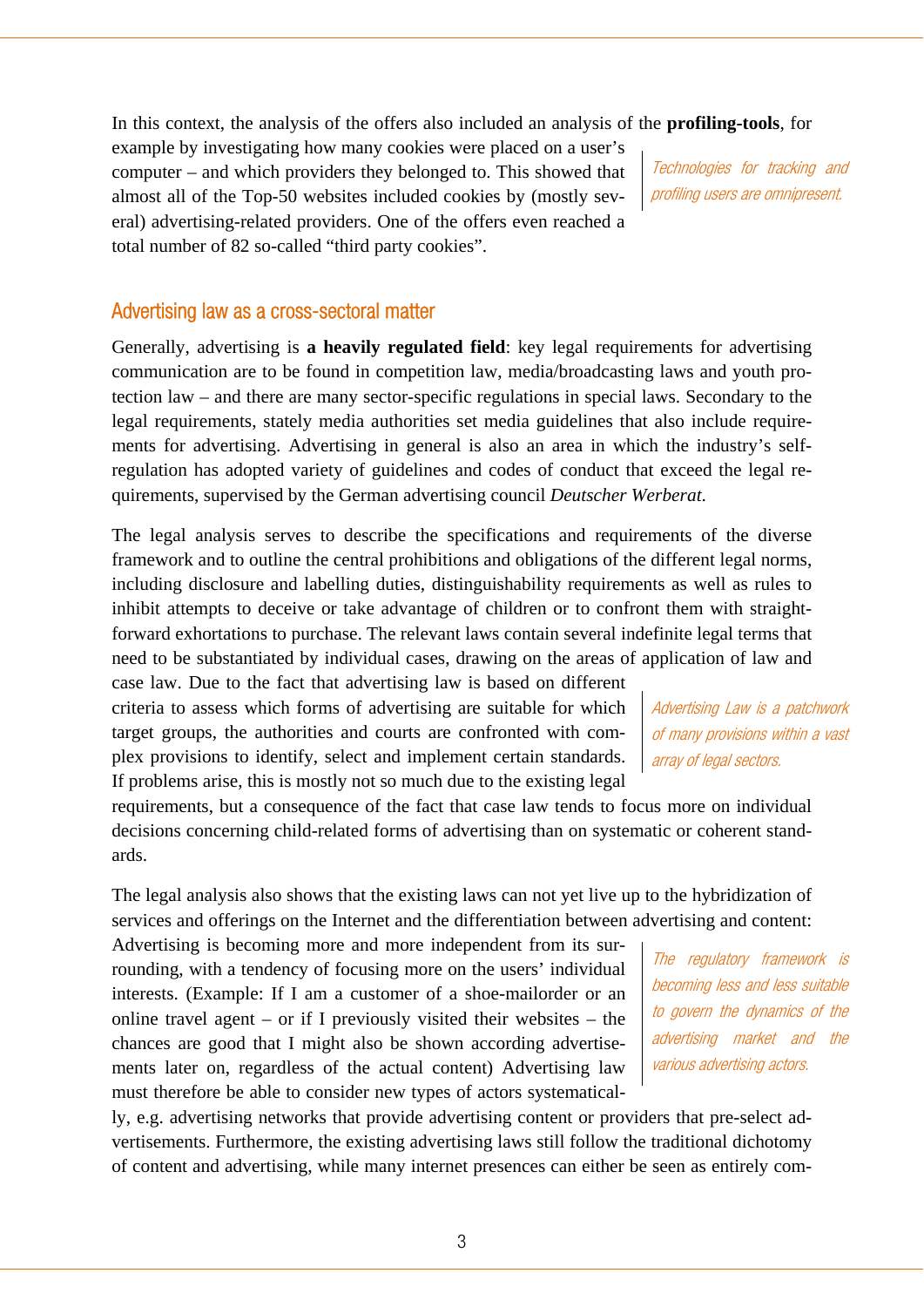mercial (e.g. websites of manufacturers or product-pages) or as conglomerates of highly diverse modules.

The legal part of the study discusses typical forms of online advertising found in the analysis of the offers and to identify legal grey areas in which children might be confronted with unsuitable forms of online advertising. This, for example, might include a legal assessment of direct exhortations that lead to product-related or brand-related content (with purchaseoptions) or attempts to exploit the children's play instinct to confront them with advertising content.

#### Ways children handle online advertising are dependent on several factors

The results of the reception analysis are based on a representative survey of 633 children **aged six to eleven years** as well as on qualitative interviews and observations with 100 children. Interviews with parents, teachers and group interviews provided additional information on how children deal with online advertising.

#### Knowledge and assessment of online advertising

Almost all children are familiar with the term "advertising" in different contexts, especially concerning TV. In this respect, there are only slight differences concerning the age groups.

Children see advertising as a source of information, but are also aware of its commercial nature and can comprehend – at least to some extent – that advertising works as a purchasing

incentive. Some children also understand the persuasive nature of advertising, the fact that advertising is supposed to draw attention to certain products or to highlight their advantages. However, when children try to define the nature of advertising, they usually don't mention all these characteristics, but mostly only one of these aspects.

Children are familiar with the term "advertising", but do not always have a conception of the economical backgrounds and motives.

The attitude of children towards online advertising is ambiguous: 40 percent of the children have negative connotations with online advertising; about a quarter interpret online advertising as something positive, while about a third show an ambivalent attitude. It is especially the informative and orientation-related characteristics of advertising that are seen as positive, especially when referring to a product that appeals to the child or that it is interested in. Criticism mainly refers to action-related aspects: advertising is seen as a potential distraction from playing or from watching movies. It can be annoying or distracting, and all the more so if the children feel that the advertising content is irrelevant or of no interest to them. Furthermore, there is a fear of accidentally clicking on advertisements and buying something unintentionally that has a negative effect on the attitude towards advertising, often due to parental warnings.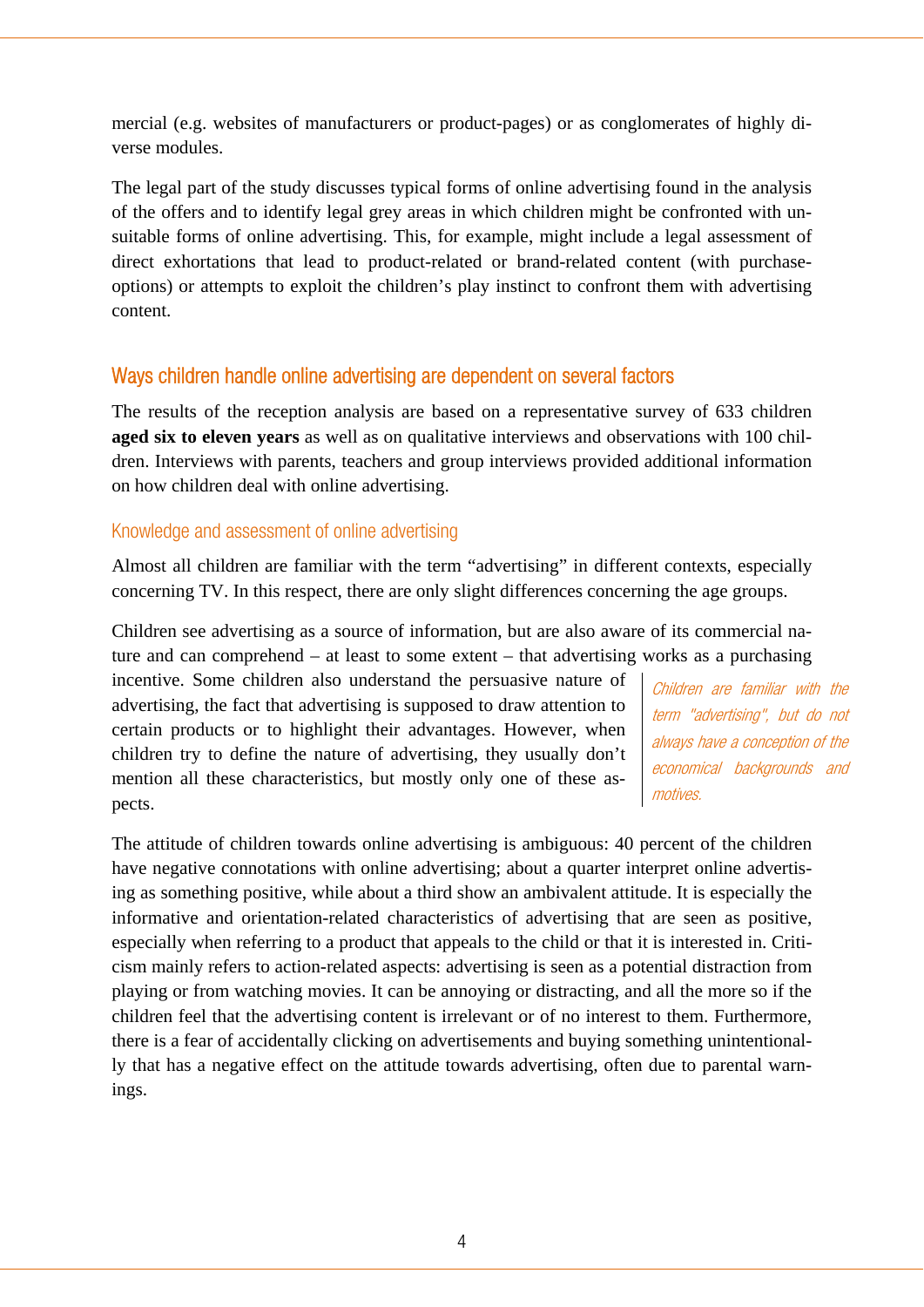Three quarters of the interviewed children said that they had already come across advertising content on the Internet. In order to recognize online advertising, children draw on different distinguishing features. For the children, important criteria are the design (27%), labelling (26%), knowledge about the advertised product from other media (21%), or a mentioned purchase price (21%). Apart from that, 20% rely on their own experience with a product as an identifying trigger, 15% look out for "close"-buttons ("X") and six percent rely on their knowledge that advertising contents tends to appear in a certain screen area, depending on the offer. The older the children, the more distinguishing marks they can rely on to recognize advertising offers.

84 percent of the children managed to recognize more than half of the clear-cut commercial segments in the representative survey (18% managed to recognize all). By implication, this

also means that – despite labelling and a design that differed from the actual content  $-82$  percent of the children did not manage to identify all advertisements as such (16% managed to recognize less than half, 2% spotted none at all). Here, it was confirmed once again that older children are more likely to be able to identify at least the clear-cut advertising content.

What differed in the results of the unaided observations in the context of the qualitative interviews was that the children's distinguishing marks were not always suitable enough; in consequence, not all of the advertisements were spotted. Difficulties – and, in consequence, false attributions – showed when children tried to rely on advertising characteristics they knew from other media sectors (e.g. advertising on TV) and to apply this knowledge to online advertising unquestioned. In some cases, children mistook highlighted or eye-catching editorial contents as advertisements.

Pop-ups and pre-rolls belong to the forms of advertising that children are able to recognise as advertising well (also because they are similar to television advertising). Thus, if possible, they often close them even before the actual commercial content of the window becomes visible. The majority of the children see such forms of advertising as a hindrance because they prevent them from doing what

they had intended to. They feel distracted – and sometimes, it's all about losing some of their precious online time.

All in all, the results of the reception studies show that it is highly demanding for children to deal with online advertising competently. This is dependent on several factors: the degree of being able to recognize advertising, the individual conceptions of advertising, as well as the ability to recognize the contextual frame of an offer. In turn, all of these factors are subject to the individual cognitive development, the general online-experience and knowledge of specific forms of online contents – but also media socialization in general, including the children's former advertising and consumer socialization (and thus also their parents' online consumer behaviour), see Fig. 1.

The older and the more internet-savvy the children, the better they are at recognizing advertising content.

Children draw on a whole range of distinguishing marks to identify online advertising (learned from other media environments).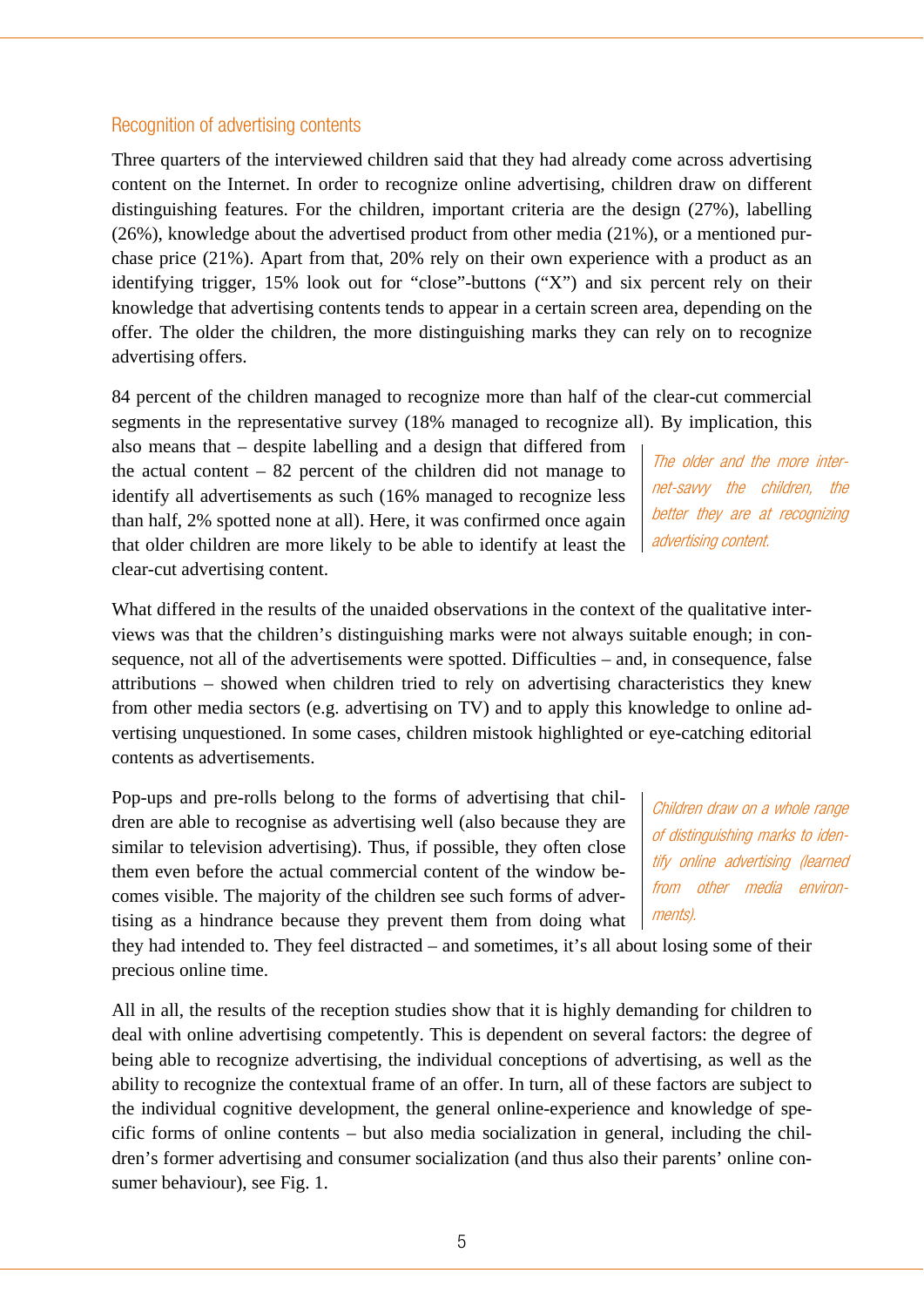

# Specific problems from the perspectives of Law and Media Education

In order to identify problematic situations the theoretical approach of the study starts from the normative goals concerning children's development phases and advertising, drawing on constitutional protective obligations focusing on personality rights and youth protection, consumer protection and privacy policy. This includes ensuring autonomy of action, informational self-determination and social competence – objectives that, from the perspective of Media Education, should allow for literate media usage. In turn, there are sub-goals for each of these fields (see Fig. 2.).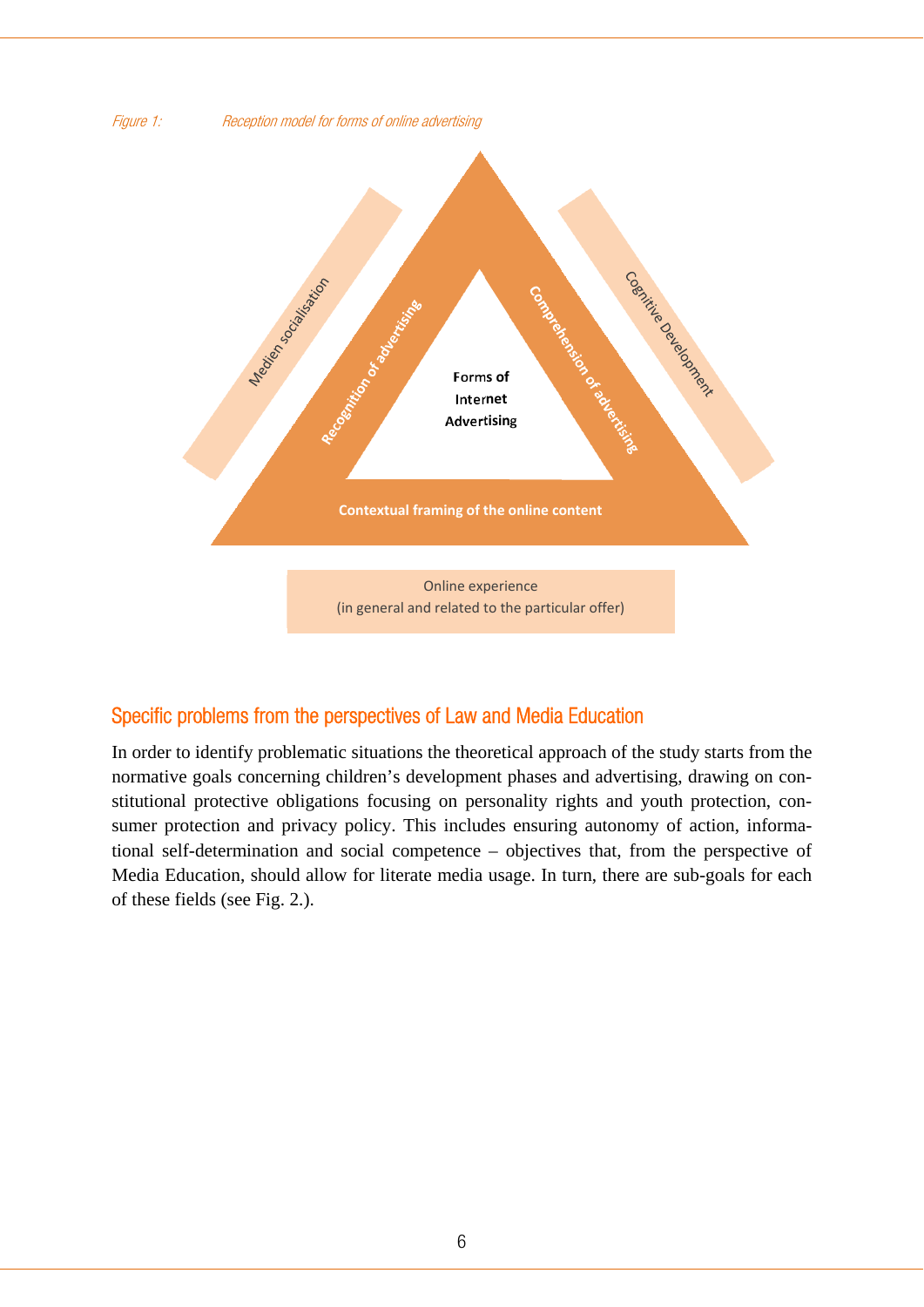| Key goals concerning child development and advertising<br>Figure 2: |                                                          |
|---------------------------------------------------------------------|----------------------------------------------------------|
| Autonomy of action:                                                 | recognition of advertising                               |
|                                                                     | understanding the intention                              |
|                                                                     | reflective conduct                                       |
|                                                                     | (incl. the ability to withstand persuasion and pressure) |
| Informational self-                                                 | awareness of the passive acquisition of data             |
| determination:                                                      | awareness of the active data input                       |
| Social competence:                                                  | placidity                                                |
|                                                                     | social interaction                                       |
|                                                                     | respect                                                  |
|                                                                     | sexual-ethical orientation                               |
|                                                                     |                                                          |

Based on the findings of the individual research modules, different problematic areas can be identified in view of these objectives.

*Autonomy of action*: Children are unable to correctly identify forms of advertising that are **designed to match the content** (and content with similarities to popular forms of advertising). **Incoherent or indistinct labelling** will weaken an important distinguishing characteristic in cases where children cannot rely on the advertising content or on the design of the advertisement for identification. While viewing online content, children also learn in which screen areas advertisements are commonly placed (e.g. at the top of the page, at the right margin or as an introduction to a game or movie). Therefore, a **change of placement** is counterproductive for attaining advertising literacy. Further, **strong incentives** for attention towards advertising content seem problematic. **Direct exhortations** (such as "click here" or "check it out now") are invitations to visit trendy brand worlds with purchase options – and can thus be seen indirect solicitation.

*Informational self-determination*: The results from the analysis show that the children's user behaviour is monitored by **tracking services**, meaning that there are also **pseudonymous profiles of usage patterns and interests** for minors, even if these are not explicitly childspecific. It is worth noting that **if parents and children share devices or accounts**, this can lead to user profiles with a mixture of adult- and child-specific data. Children are generally unaware of the problematic nature of online traceability. Some of the children might have been warned about the risks of disclosing personal data by their parents, but they are often unable to judge these risks or to link them to advertising processes.

*Social competence:* In the context of the study, hardly any advertising content was found that would be seen as problematic from the perspective of traditional youth protection regulations. However, problems might arise from **customer-independent advertising spaces** if a content provider cooperates with an advertising platform. Such "black sheep" could potentially book ads for which the content provider is partly responsible too. Moreover, **dating-portals and matchmaking agencies** or (in the context of youth websites) depictions of **perfect beauty or stereotypical role models** might seem questionable from the perspective of society as a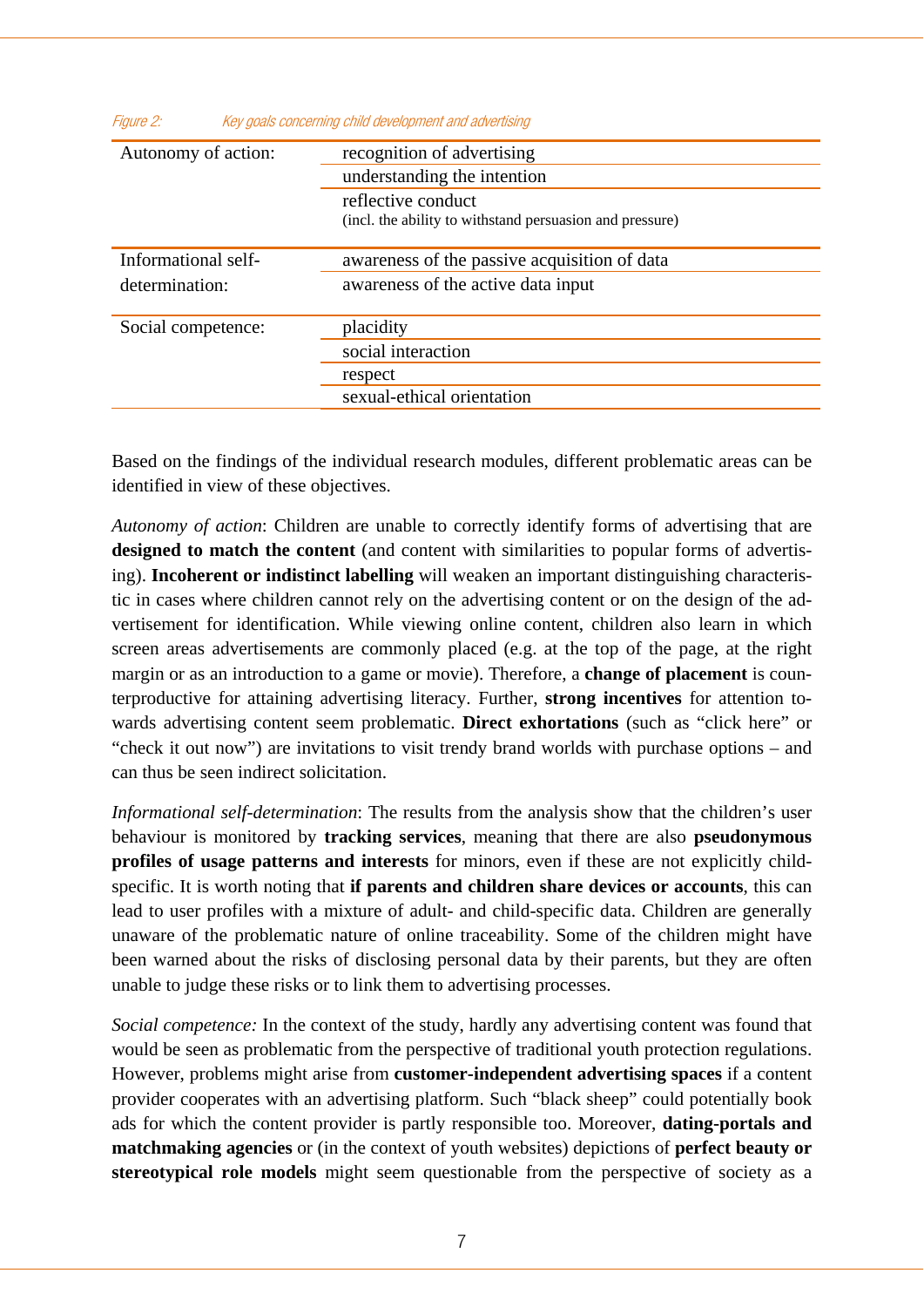whole or regarding advertising ethics. It should also be mentioned that sharing devices or accounts with parents or older brothers and sisters might confront children with **advertising content that is not suitable for minors**.

Apart from the problems immediately connected to the target areas, there also appear to be deeper, structural challenges related to online advertising. So far, new types of advertising intermediaries do not play a significant role from the perspective of regulation and media education. As a consequence of the fragmented advertising regulations, there are currently different self-conceptions and regulatory cultures in the various law sectors, e.g. the state media authorities, the tele-media supervision authorities, data protection authorities and consumer associations. Systematic cooperation between these actors and exchange between these entities and the industry are uncommon. Also, public debates sometimes reveal a misunderstanding of the conception of self-monitoring in the field of advertising, which focuses exclusively on self-regulatory guidelines that are stricter than the legal requirements, whereas enforcing the legal specifications is governed by the government bodies only.

With regard to the promotion of advertising literacy, it must be noted that the specific characteristics of online advertising – with particular emphasis on informational self-determination – are not yet adequately represented in (media-) educational contexts and approaches to promote advertising literacy. Currently, there are neither enough incentives for content providers to become actively involved in promoting advertising literacy, nor to develop appropriate offers.

## Conclusions and development of graded courses of action

The study concludes with a range of possible courses of action that seem suitable to respect children's advertising-related development stages. Here, the authors follow the principle that the restrictions for providers must be linked to the different target groups, connecting certain options with stakeholders that appear to be especially promising concerning actual implementations. For instance, the selected problems and courses of action for the three target areas mentioned above include:

**Ensuring autonomy of action concerning advertising perception and purchase decisions**:

Here, particularly intrusive forms of advertising (pre-rolls, for example) appear to be especially problematic. They compromise the children's online usage (e.g. if an advertising ban-

ner covers up the actual content and the child is unsure how to close it) or leave the child with a feeling of heteronomy and incapacitation. Furthermore, problems arise from advertising content that matches the website design – as well as from inconsistent labelling.

Visibility and a consistent design of advertising on children's websites are important for kids to acquire advertising literacy.

 Courses of action (excerpt): clear indicators for a website's commercial nature; consistent, target-group-specific

labelling and placement; avoiding advertising-designs that match the editorial content, especially on websites for children; disuse of forms of advertising that are especially tempting for children; advertising limits on children's websites.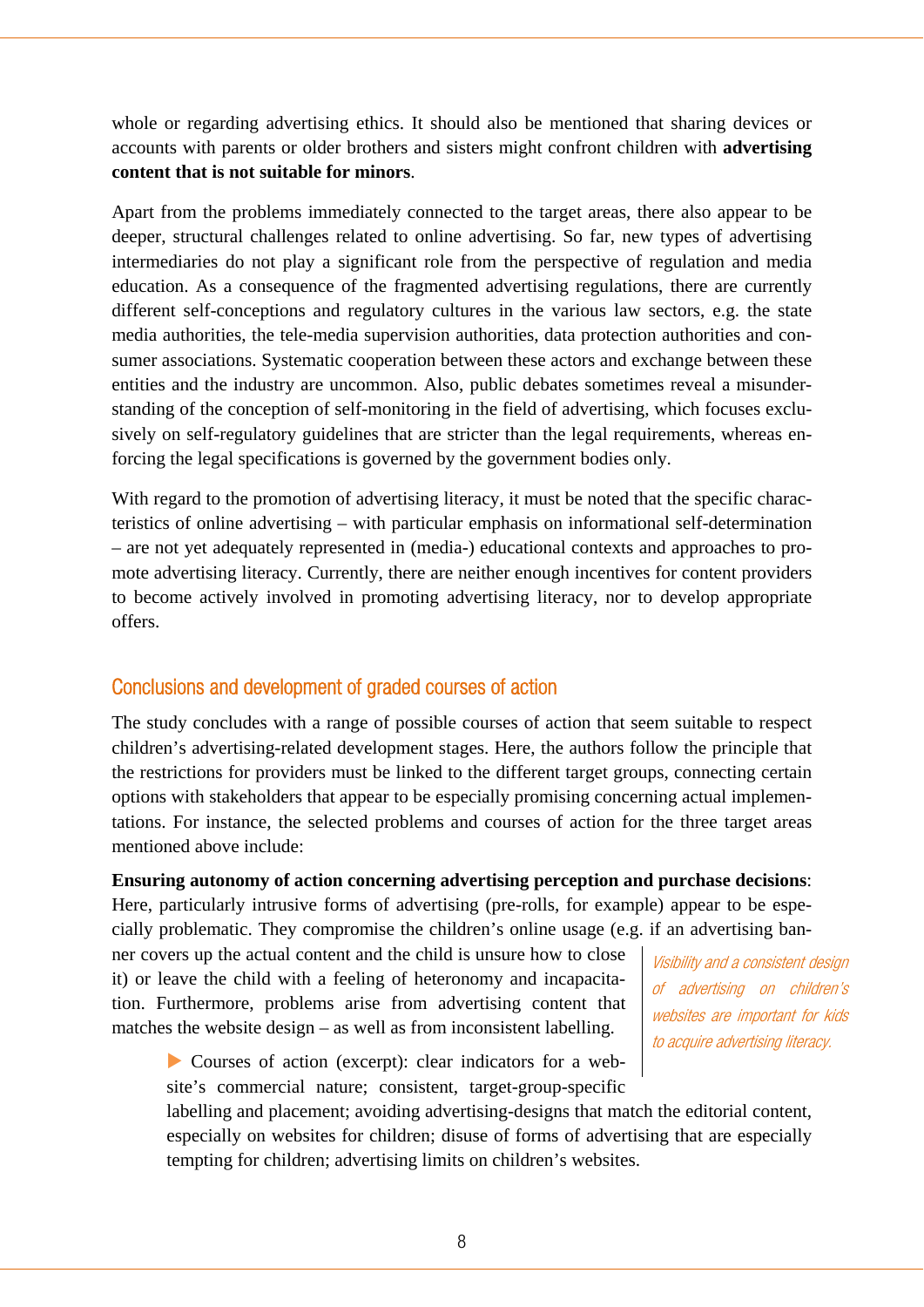**Allowing informational self-determination with respect to information flow and data processing by third parties in connection with online advertising:** Areas in which behaviour- and interest-specific data can easily be collected without the user's knowledge are considered to be especially problematic. This also includes cookies that help to assemble and display personalized forms of advertising. If parents and children share a device, the resulting user data could be inconsistent, thus confronting children with unsuitable content. Also, there are offers that require children to enter personal data, without asking for parental permission.

 $\triangleright$  Courses of action (excerpt): Emphasizing the benefits and (protective) possibilities of own accounts for children (from the perspective of Media Education); questioning profiling of very young consumers in the scope of advertising-related self-regulation; disuse of incentives for entering personal data.

**Enabling personality development towards self-responsibility and social competence:**  The current youth-protection system guarantees an adequate protection of personal development. However, situations may occur in which children or adolescents are confronted with inappropriate advertising content that might affect their socio-cognitive development (e.g. sexual content, violence, strong gender stereotypes), which are, however, rarely to be found in practice.

 Courses of action (excerpt): Systematic introduction of possibilities to report unsuitable advertising content; inclusion of advertising networks in supervisory procedures to enable higher-level shutdowns in case of violations; ensuring that providers of children's websites don't display advertisements that are questionable regarding ethics or personal development; modernizing industry's codes of conduct in the field of advertising.

With regard to **structural problems**, the study suggests attempts towards including new advertising intermediaries in the multi-stakeholder dialogue, a permanent exchange between supervisory and self-regulatory bodies as well as measures to further the development of coherent legal standards.

With regard to media education, the authors advocate for an improvement of the general and content provider-specific competencies and transparency provisions as well as for attempts to create more awareness for online advertising and data protection issues among the various groups of stakeholders – including educators, parents and children.